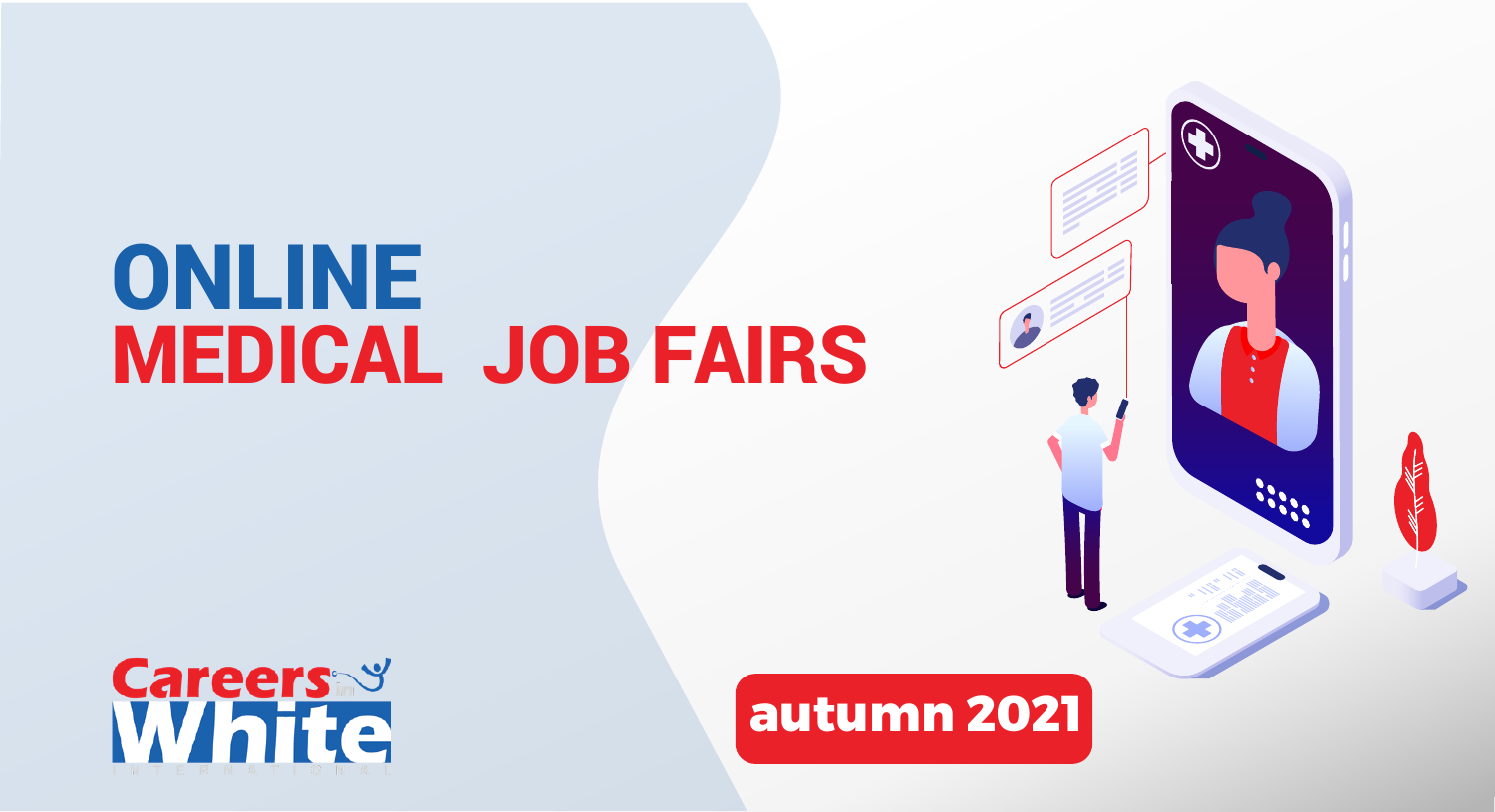## **about.us**

#### International Medical Career Fair Organizer We are Hello, Careers in White

**1**

### About Careers in White

Careers in White is about a Team.

10 members, 10 brains that work together on finding the best marketing ideas, on organising the best International events and meeting the best recruiting companies willing to present their offer within our career events.

It is also about the 85 Local Members of the cities where we go that join brains together with ours to gather the best candidates interested in meeting Careers in White, YOU and your job offers!

#### OUR Services

We offer a wide range of services.

The advantage for choosing our services is that we personalise the services according to your requirements

#### $\frac{1}{2} \frac{1}{2} \frac{1}{2} \frac{1}{2} \frac{1}{2} \frac{1}{2} \frac{1}{2} \frac{1}{2} \frac{1}{2} \frac{1}{2} \frac{1}{2} \frac{1}{2} \frac{1}{2} \frac{1}{2} \frac{1}{2} \frac{1}{2} \frac{1}{2} \frac{1}{2} \frac{1}{2} \frac{1}{2} \frac{1}{2} \frac{1}{2} \frac{1}{2} \frac{1}{2} \frac{1}{2} \frac{1}{2} \frac{1}{2} \frac{1}{2} \frac{1}{2} \frac{1}{2} \frac{1}{2} \frac{$ Online **15** Medical Career Fairs

Get access to a diverse pool of candidates exclusively in the medical field by participating in our upcoming online medical recruitment job fairs.

#### Online targeted **Advertising**

Benefit of our network, our database, our connections and other resources to advertise your company and job offers.

#### Private webinars for recruiting companies

Be the exclusive recruiter in your webinar to a targeted audience that we gather for your company.

Virtual Medical Job Fairs

Recruit from the comfort of your office with 24/24 online advertising of your offers for 21 days.

### OUR Portfolio

**Careers**..9

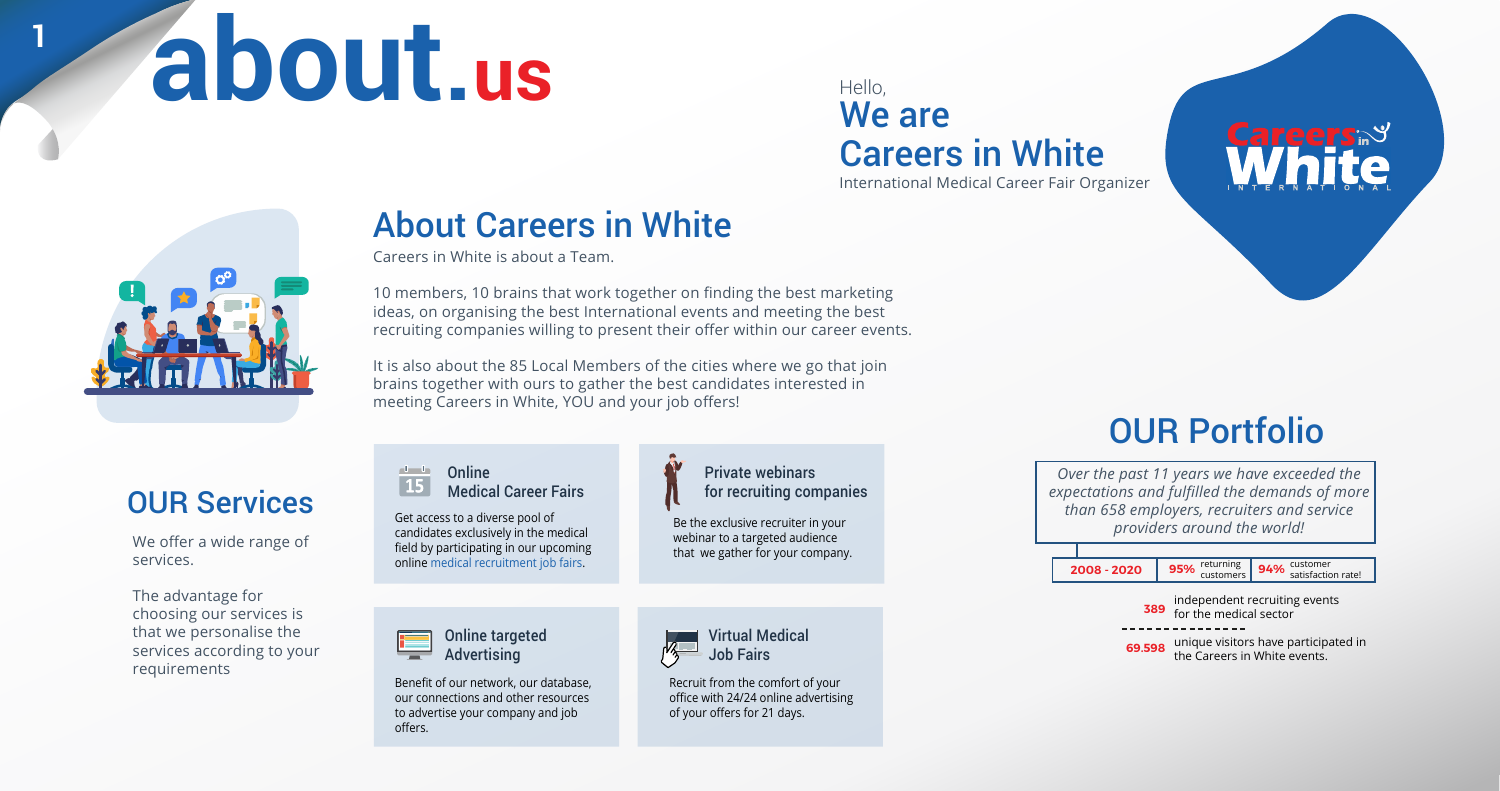### **why.work with us**



#### **Meet Right Candidates at the Lowest Cost**

We Target exactly the candidates you are looking for!

We offer your company: Brand awareness, Familiarity, TRUST!

We help you Stand out, attract candidates to your company!



### **Medical Webinars**

Online webinars, where you can present your company and the benefits of working with you to multiple candidates at once is one of the best solutions.



#### **Marketing and Promotion**

Become one of the top recruiters or service providers in the branch and gain lots of extra visibility with us through our online and offline promotions.

We have a great network of medical professionals looking for a job (70.000+) and new ones are joining our online platform daily.

**2**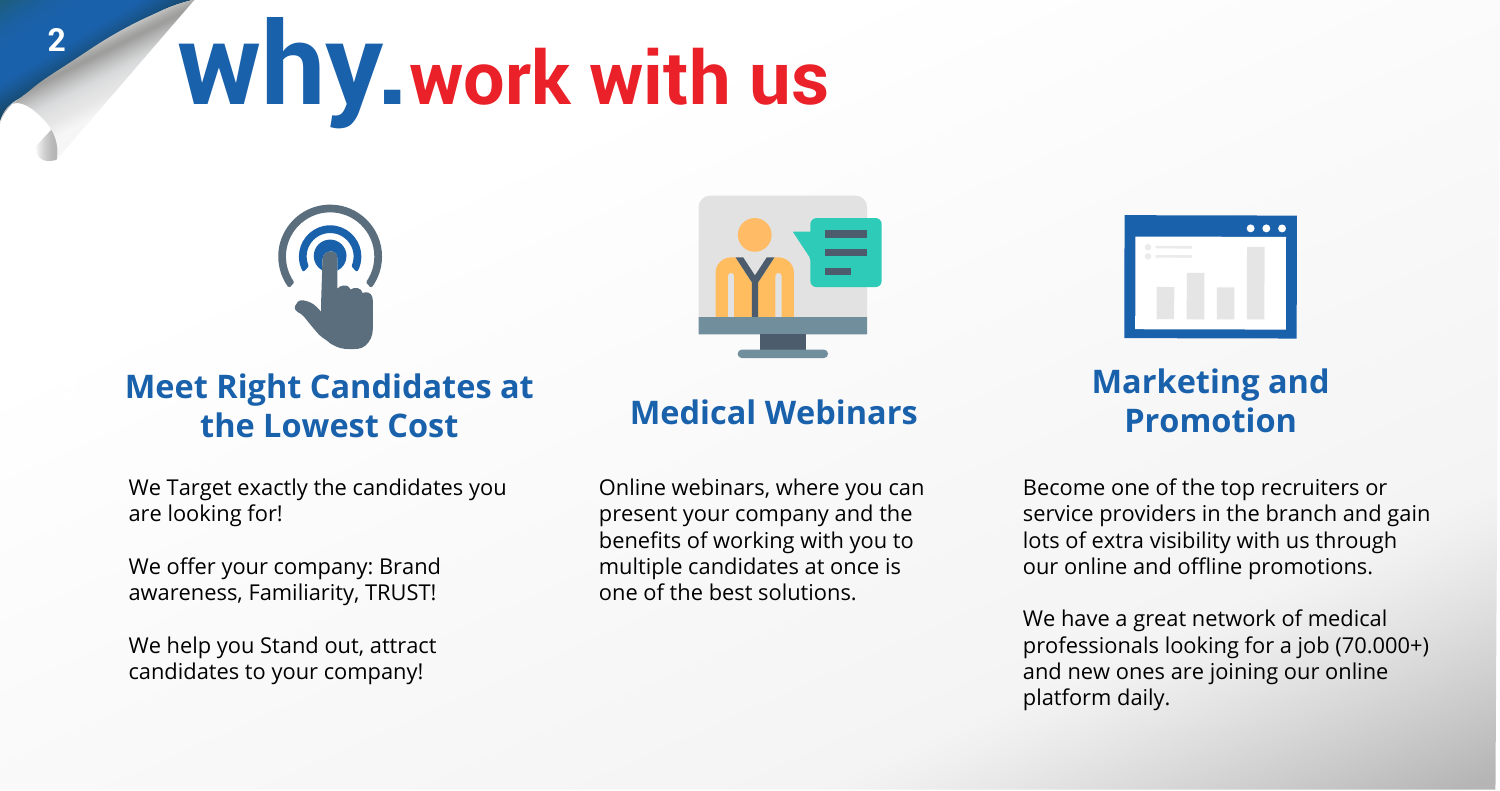## **matching.candidates**

**3**

#### Candidates that meet your criteria

What we give you? The guarantee that the candidates fit your pre-established criteria. This product offers you the best way to filter your candidates with zero effort. You tell us what your needs and we are add another layer on advertising by calling the applicants.

| <b>SPECIALIST DOCTORS 33%</b>      |  |
|------------------------------------|--|
| <b>RESIDENT DOCTORS 20%</b>        |  |
| <b>NURSES 18%</b>                  |  |
| <b>DENTISTS 10%</b>                |  |
| <b>MEDICAL STUDENTS 7 %</b>        |  |
| <b>PHYSICAL THERAPISTS 6%</b>      |  |
| <b>PHARMACISTS</b><br>4%           |  |
| <b>OTHER MEDICAL CATEGORIES 2%</b> |  |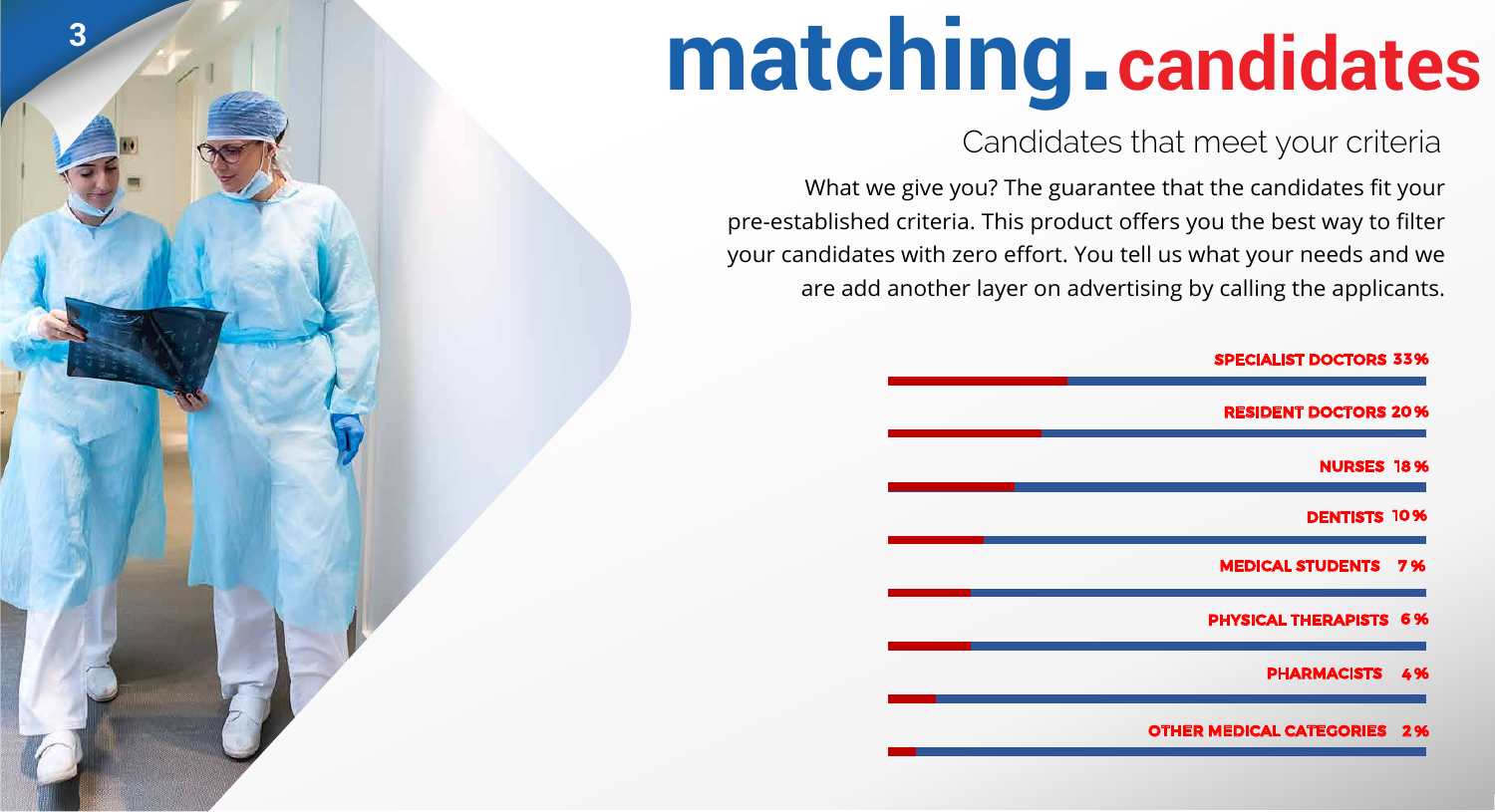jobs especially in these countries:

The **UK & Ireland's** Medical jobs fair

**September: 13 - 19** 

The **Germany & Swiss** Medical jobs fair

**September: 20-26**

The **France & Belgium's** Medical jobs fair

**September 27- October 3**

The **Scandinavian** Medical jobs fair

**October: 4 - 10**

The **Netherlands** Medical jobs fair

**October: 11 - 17** 

### **Exclusive fairs for companies offering exclusive.online fairs**

Only candidates interested in the country you recruit FOR

Easy steps for connecting with the candidates once you know their interest.

Access to our extensive network and database of candidates filtered by country preference.

Relocation willingness already presented once they have applied

Targeted marketing campaigns in networks of candidates interested in your specific country.

 Have a dedicated spot for your area of interest. One week of dedicated activities and webinars.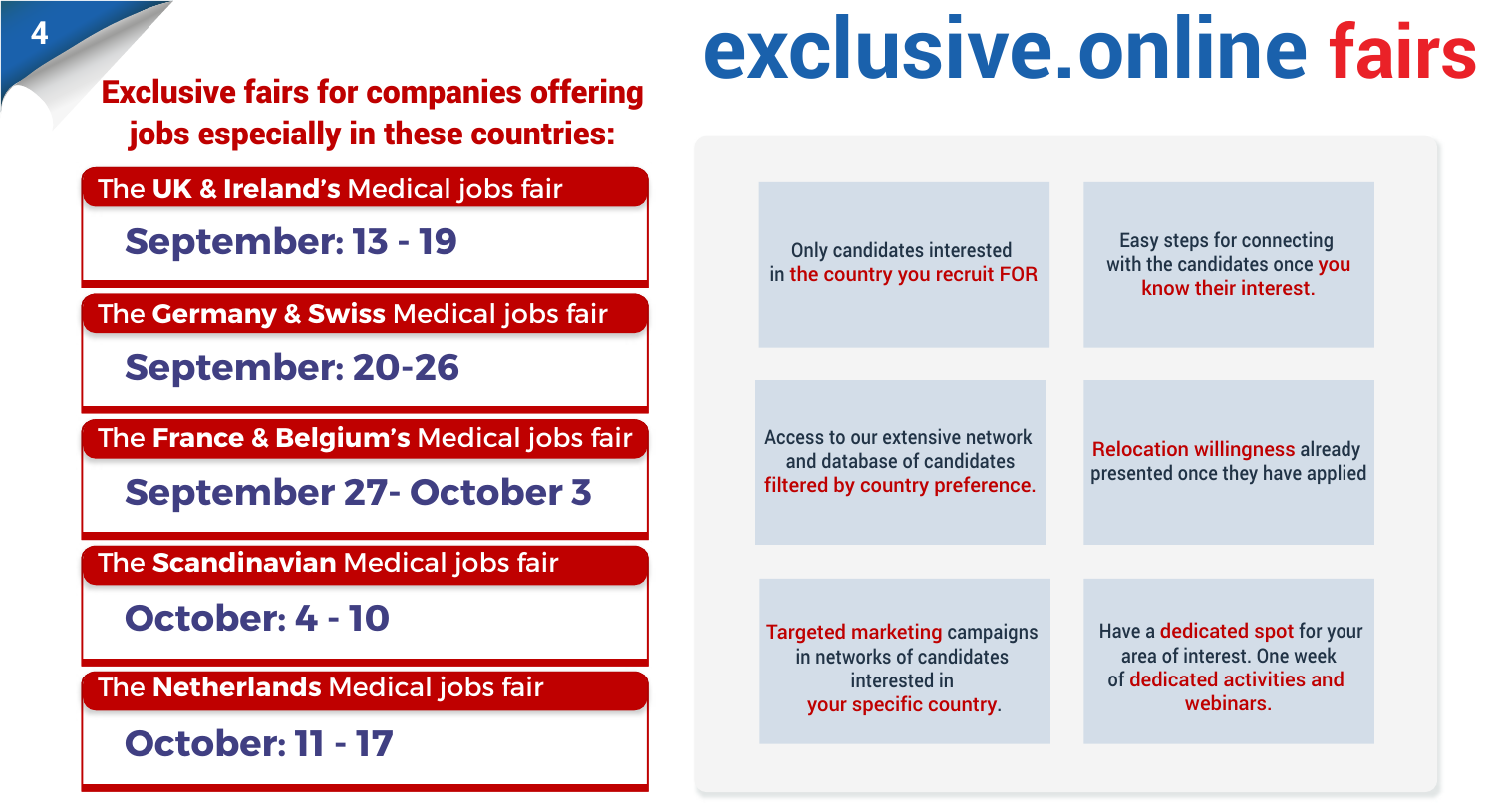### **area.online fairs**

### Dedicated fairs for companies all over Europe targeting CANDIDATES from these countries especially:

|                                                                                         | Leverage the power of our<br>local network and<br>candidates' database                             | <b>18 - 24 OCTOBER</b>                       | <b>25 - 31 OCTOBER</b><br>$\overline{O}$                    |                                       |
|-----------------------------------------------------------------------------------------|----------------------------------------------------------------------------------------------------|----------------------------------------------|-------------------------------------------------------------|---------------------------------------|
| <b>Reach audience within all</b><br>the cities in the country<br>of that specific fair. |                                                                                                    | <b>ROMANIAN JOB FAIR</b><br>O Online fair    | <b>BULGARIAN JOB FAIR</b><br>O Online fair                  |                                       |
|                                                                                         |                                                                                                    |                                              |                                                             | <b>29 NOVEMBER</b>                    |
| Focus on the countries that<br>bring the best results<br>to your company.               | Be more attractive to<br>candidates by being promoted<br>in their native language                  | 1 - 7 NOVEMBER                               | 8 - 14 NOVEMBER                                             | $\boxed{\circ}$<br><b>13 DECEMBER</b> |
|                                                                                         |                                                                                                    | <b>HUNGARY &amp; GREECE</b><br>O Online fair | <b>CROATIA &amp; SLOVENIA</b><br>$\circledcirc$ Online fair | <b>EUROPE</b><br>O Online fair        |
|                                                                                         |                                                                                                    |                                              |                                                             |                                       |
| <b>Gain more applicants by</b><br>being promoted within<br>local media.                 | <b>Reach the right candidates with</b><br>our local teams that understand<br>the candidates' need. | 15 - 21 NOVEMBER                             | 22 - 28 NOVEMBER                                            |                                       |
|                                                                                         |                                                                                                    | <b>PORTUGAL &amp; SPAIN</b>                  | <b>POLAND &amp; ITALY</b>                                   |                                       |
|                                                                                         |                                                                                                    | O Online fair                                | O Online fair                                               |                                       |
|                                                                                         |                                                                                                    |                                              |                                                             |                                       |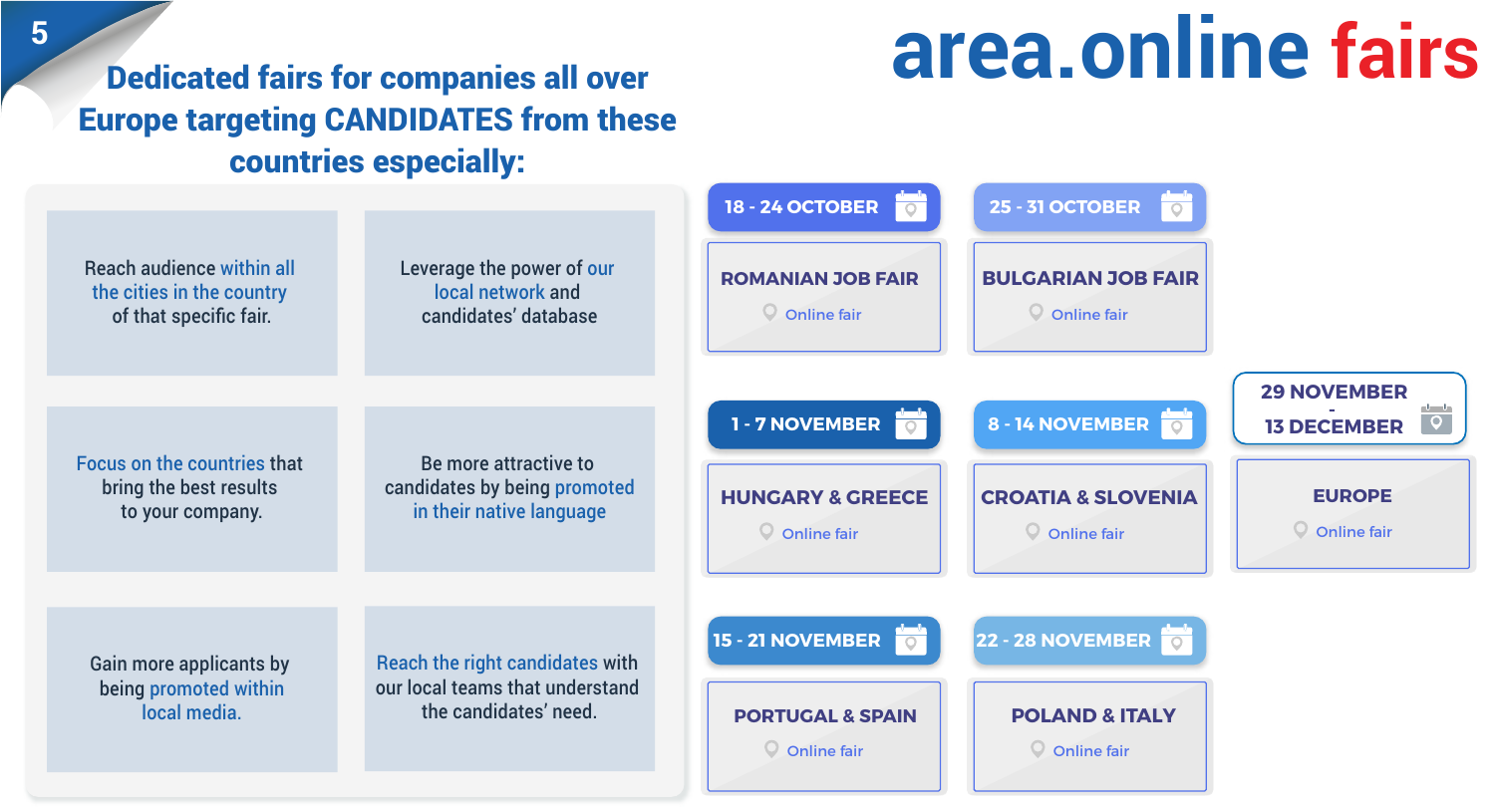| 6                                         | pricing.online fair                                                                               | (*price per fair)<br><b>Business</b><br>500 | (*price per fair)<br>Premium<br>€ 800<br>VAT not included | (*price per package)<br>Duo pack |
|-------------------------------------------|---------------------------------------------------------------------------------------------------|---------------------------------------------|-----------------------------------------------------------|----------------------------------|
| job posting                               | your jobs are daily saw by all our website visitors                                               | $\checkmark$                                | $\checkmark$                                              | $\checkmark$                     |
| paid campaign Google                      | your jobs are included in the general virtual fair promotion                                      | $\checkmark$                                | $\checkmark$                                              | ✓                                |
| paid campaign Facebook                    | your jobs are included in the general virtual fair promotion                                      | $\checkmark$                                | ✓                                                         | $\checkmark$                     |
| organic social media campaign             | organic social media general campaign to targeted audience with 150k reach                        | $\checkmark$                                | ✓                                                         | ✓                                |
| LinkedIn network advertising              | general advertising to over 5000 contacts in our LinkedIn network                                 | $\checkmark$                                | $\checkmark$                                              | $\checkmark$                     |
| virtual fair booth                        | personlized virtual fair booth                                                                    | $\checkmark$                                | $\checkmark$                                              | $\checkmark$                     |
| medical database newsletters              | advertising to 70k medical personnel via newsletters                                              | 1 mention                                   | every week                                                | every week                       |
| website pop up ad.                        | pop up advertising on Careers in White website                                                    |                                             | $\checkmark$                                              | ✓                                |
| co-branded campaign Google                | personalised boosted Google campaign for your brand with 100k+ reach                              |                                             | $\checkmark$                                              | $\checkmark$                     |
| co-branded campaign Facebook              | personalised boosted Facebook campaign for your brand with 150k+ reach                            |                                             | ✓                                                         | ✓                                |
| personalized social media                 | personalized organic social media general campaign centered on your jobs                          |                                             | $\checkmark$                                              | $\checkmark$                     |
| personalized LinkedIn advertising         | personlized advertising to targeted audience in our LinkedIn network                              |                                             | ✓                                                         | $\checkmark$                     |
| co-branded visual materials               | your brand on our visual materials on social media and website                                    |                                             | ✓                                                         | $\checkmark$                     |
| <b>WEBINAR</b>                            | your company presentation in an exclusive webinar for your company                                |                                             | $\checkmark$                                              | ✓                                |
| <b>Exclusive &amp; Area fairs package</b> | gain exposure within the fair with exclusive jobs for the country you recruit for + one more fair |                                             |                                                           |                                  |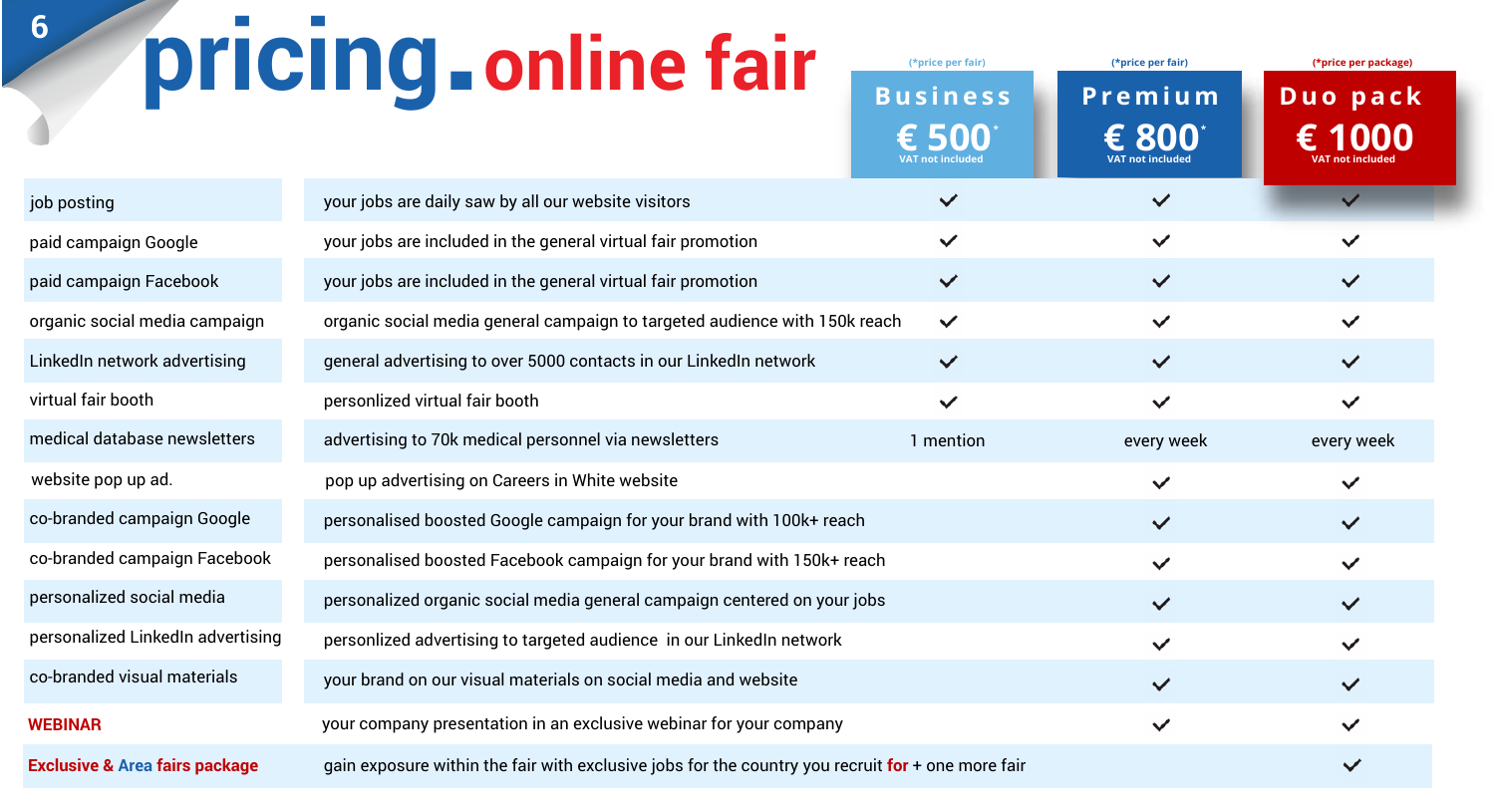# **talks in white**

Webinars & Company Presentations

**Lore** businesses but especially for recruiters, as candidates Adapting to the new global situation is important for all need to have a scape to ask questions and interact with the recruiter in order to gain their trust. Online webinar, where you can present your company and the benefits of working with you to multiple candidates at once is one of the best solutions.

help moderate the webinar and support you through registed and promote and promote and promote and promote and p the whole process. Become a trusted and modern *ed on your target group directly in front of you. Individualised offer is to be made bas* We give participating companies the opportunity not only to present themselves but also to get in contact with all the participants afterwards. We take care of all the necessary steps: promotion, technical needs, registration, live streaming, recording the webinar and you will also get a dedicated member of our team to recruiter now

### OUR expertise

**5**

**4**

*Over the past season we have exceeded the expectations of 6 international employers, recruiters and service providers to gain exposure within a large targeted audience!*

| you through | <b>Spring - 2020</b> | 98% matching<br>audience                       | customer<br>94%<br>satisfaction rate! |  |  |
|-------------|----------------------|------------------------------------------------|---------------------------------------|--|--|
| ind modern  | 6                    | independent webinars<br>for the medical sector |                                       |  |  |
|             |                      |                                                |                                       |  |  |
|             | 2.498                | registered candidates to                       | attend Talks in White webinars.       |  |  |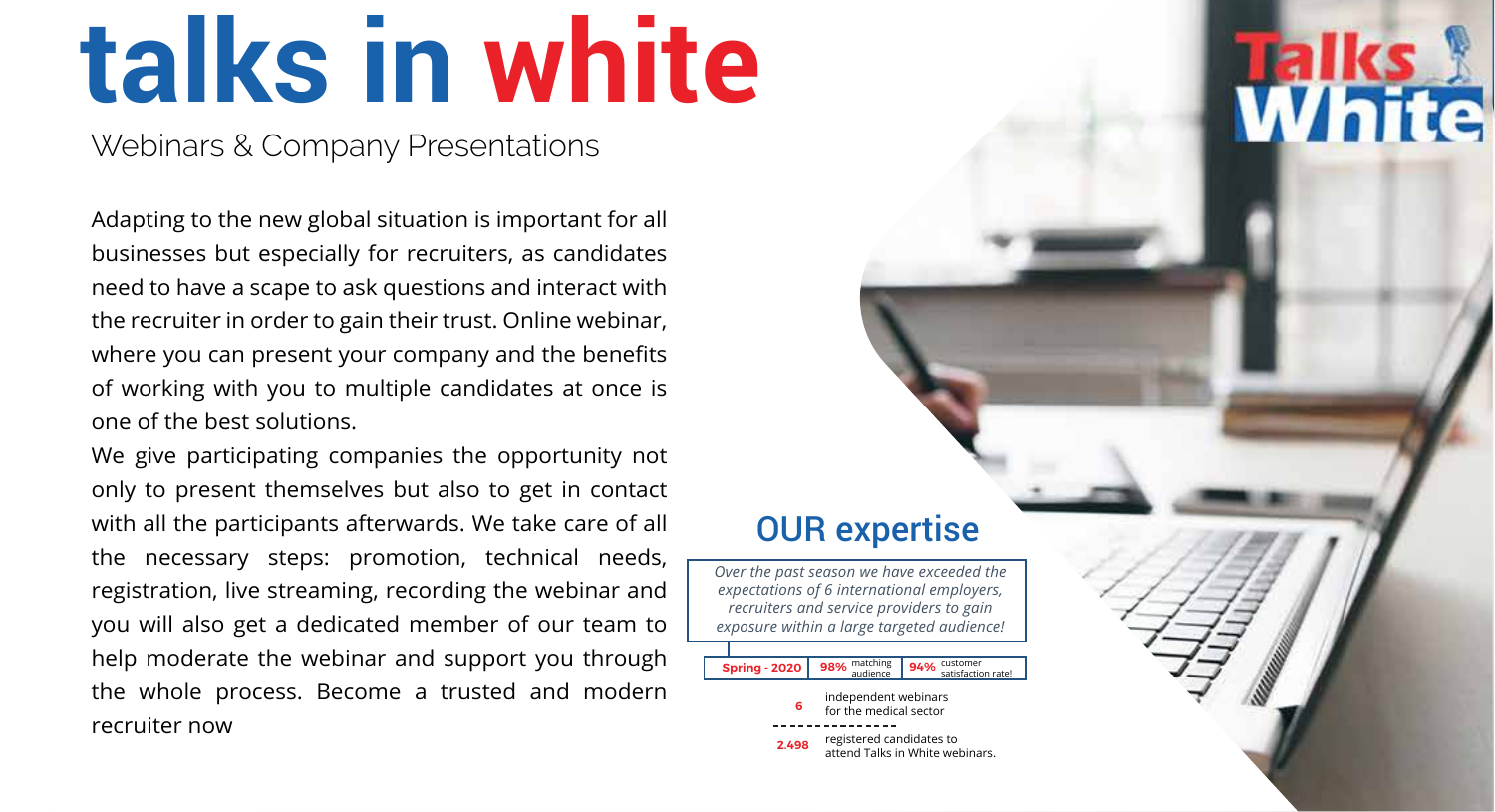# **pricing.exclusive webinar**

sponsored webinar personalized LinkedIn advertising co-branded visual materials medical database newsletters co branded campaign Google co branded campaign Facebook a webinar when your company can present it self for 15 minutes personalised boosted Google campaign for your brand with 100k+ reach personalised boosted Facebook campaign for your brand with 150k+ reach personalized social media personalized organic social media general campaign centered on webinar personlized advertising to targeted audience in our LinkedIn network your brand on our visual materials on social media and website advertising to 70k medical specialist via newsletters every week

# **€ 400**

**WEBINAR**